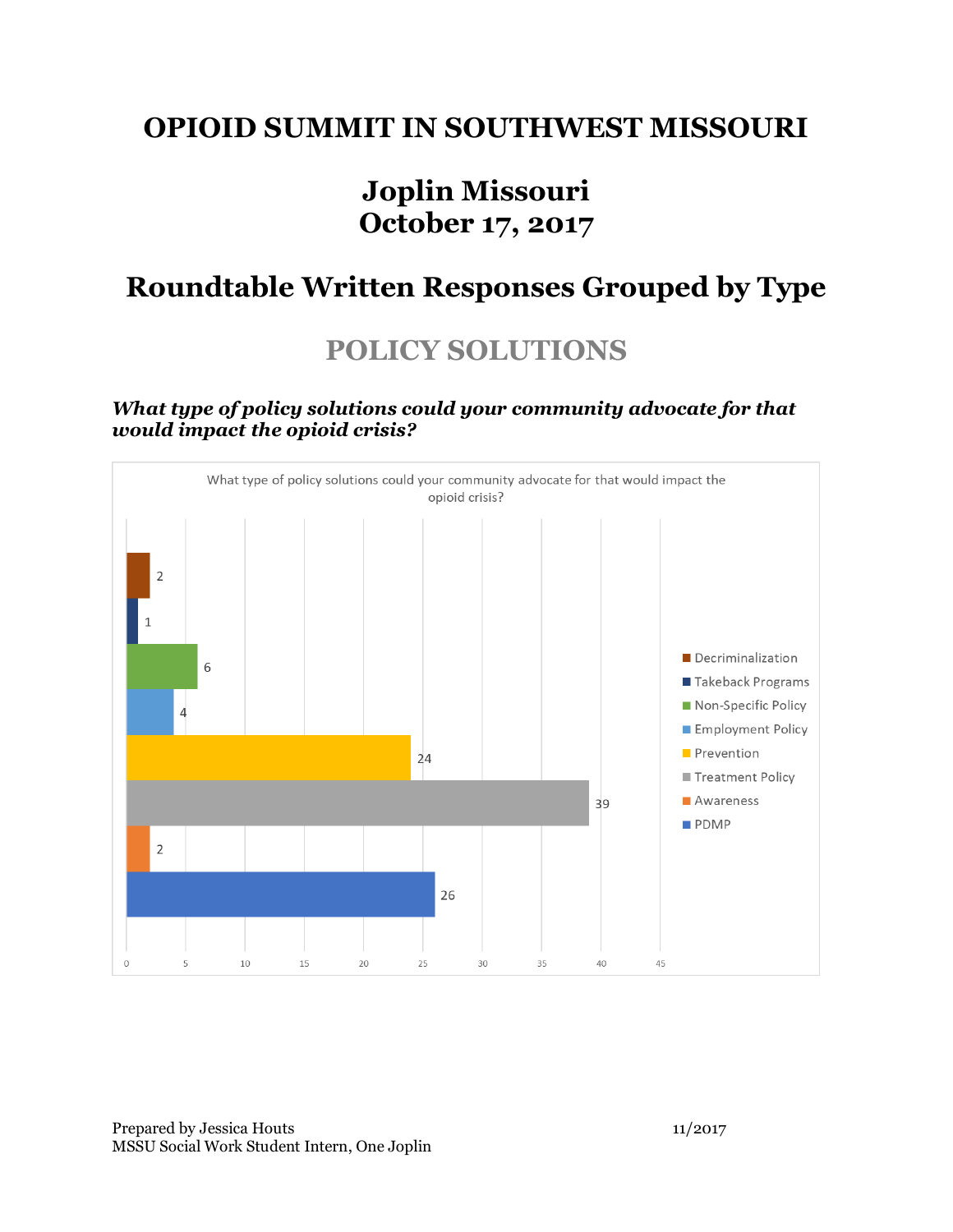# **Detail - Roundtable Written Responses**

### *What type of policy solutions could your community advocate for that would impact the opioid crisis?*

Put more importance on addiction recovery/ treatments instead of arrest State-wide PDMP Educating over state policies Giving drug bag and Narcan information with opioid prescriptions Team with police to give information to those incarcerated Come up with resource packet and distribute Come up with funding sources Work with legislators More places like children's haven and its availability Make policy that addresses helping people with addiction where it starts Need more families and community support and involvement Statewide PDMP Workplace policies Releasing of possible punishment of using drugs or being in vicinity of illegal activities PDMP Access to treatment Policy for violence/violent patient without jail Stricter regulations Increase funding for drug court Enhance treatment diversion opportunities Increase funding for treatment programs PDMP Suboxone prescriptions 5 day limitation Specialized training to prescribe any opiate Drug testing Stricter law regulating doctors PDMP Decriminalize it Access to treatment Decriminalize to minor offense Expanded turn in with help (take back) PDMP Increase treatment without criminal prosecution Funding for awareness and prevention programs Parents As Teachers Treatment vs jail PDMP Increasing knowledge State funded MAT PDMP Narcan training Pain management techniques

Prepared by Jessica Houts 11/2017 MSSU Social Work Student Intern, One Joplin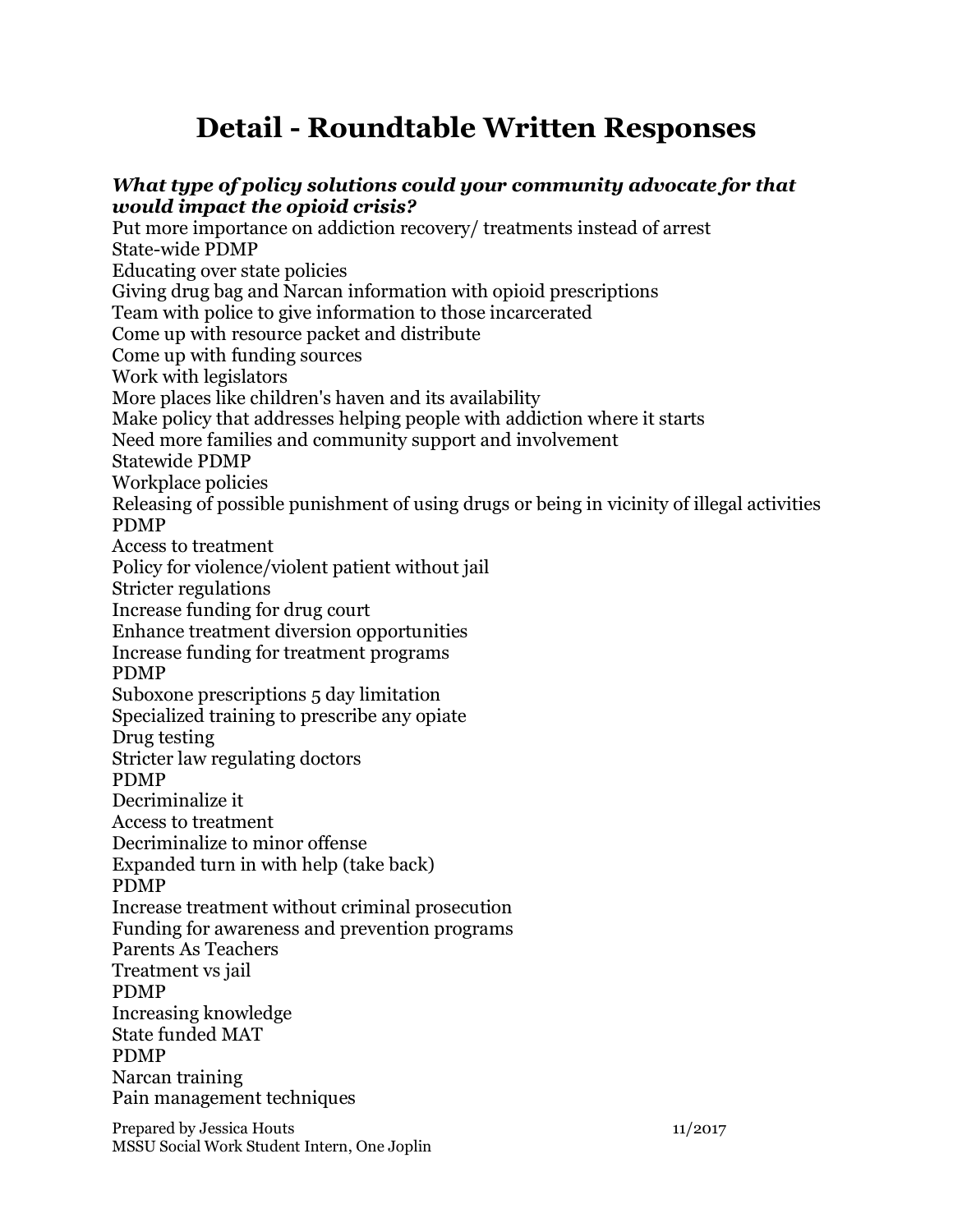Prepared by Jessica Houts 11/2017 Community discussion Education based policy Employer responsible, less punitive Free treatment PDMP PDMP ADF Broader treatment funding Broader drug education funding Casey's Law Require drug assessments for drug arrests More middle of the road step down options when coming out of long term inpatient treatment quicker admit programs Policy that requires education on substances in all schools and grades Policy to put more resources in our budget for prevention rather than dealing with the aftermath Enact a full blown PDMP Encourage more citizens to get involved PDMP Evaluation programs for community, school PSA for better awareness Funding towards prevention Mental health Stigma barriers Pre-employment/random drug screening within workforce Funding for tracking medications Tracking medications PDMP PDMP More funding for recovery support 24/7 crisis access to detox More treatment beds available More funding for prevention Eliminate big pharma lobbying Drug monitoring program PDMP Statewide PDMP Education for prescription providers PDMP Policy is not the answer PDMP Get all prescribers and pharmacy providers into a database PDMP Providers of pain medication start with other options and if opioids are prescribed start with lower doses that are heavily monitored PDMP Develop collaborative relationships Affordable treatment Making insurance companies pay for longer treatments

MSSU Social Work Student Intern, One Joplin